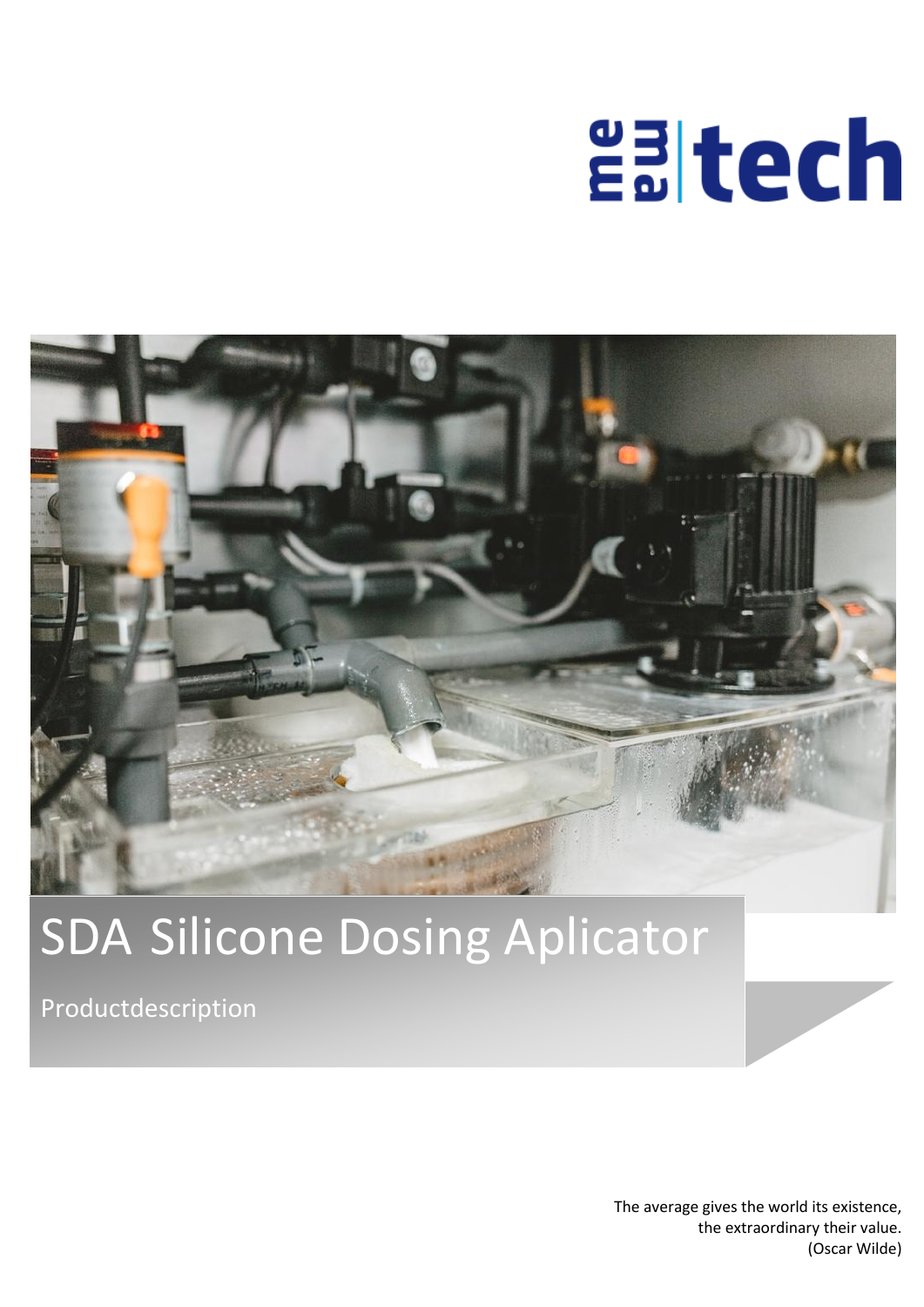

### **SDA Silicone Dosing Aplicator**

The SDA redefines the standard for silicone supply and dosing systems in printing presses

Permanently accurate, reproducible mixing ratios of the emulsion, precise supply and application as well as tempered, permanently durable emulsions paired with state-of-the-art measuring, control-, control and operating technology ensure excellent application of the emulsion to the paper web while at the same time significantly reducing the starting materials, procurement and cleaning and maintenance costs.

The SDA reduces your silicone costs to a minimum

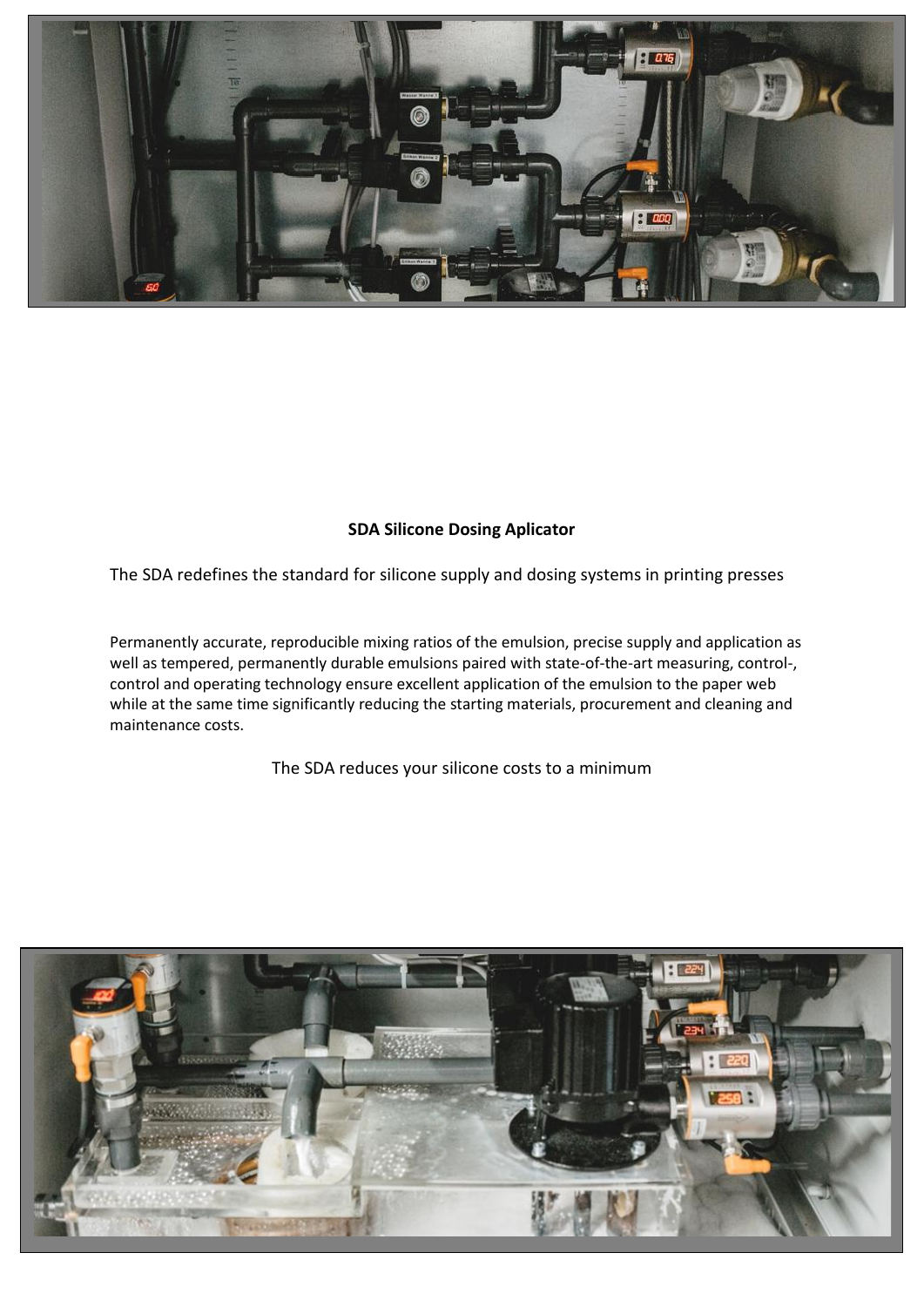

#### **characteristics of the SDA**

- $\checkmark$  Furthermore, emulsions are used instead of silicone oil. No changes in procurement.
- $\checkmark$  High-precision measurement of the materials in the emulsion, no calibration necessary! Temperature, viscosity and composition changes have no effect on accuracy. This also makes it suitable for future silicone technologies without adaptation.
- $\checkmark$  Emulsions are not calculated but measured. The result is always the same mixing ratios as selected by the operator. No deviations due to external factors.
- $\checkmark$  Circulation process means: no phase separation of water, silicone and additives. No aging or disintegrating in application sinks.
- $\checkmark$  Two-stage filtration in the circulation system. As a result, the greatest possible degree of cleaning of all components in the entire system.
- $\checkmark$  Separate dosage ratios for top and bottom web sides. No overdosing of a web side.
- $\checkmark$  Separate very fast automatically controlled regulation of applicator rollers according to consuption, speed and temperature. Always consistent but only necessary.
- $\checkmark$  Temperature control of the silicone emulsions by materials, web temperature, and best viscosity for the job. The consuption of the emulsion decreases despite higher coverage and elimination of streaking.
- $\checkmark$  Reduction of the application roll temperature to the best possible operating point. No phase separation of the emulsion on the rollers possible, thereby further suppressing the streaking and reducing the amount of consumption.
- $\checkmark$  Preset recipes. The printer can select a preset recipe and does not need to deal with the individual settings.
- $\checkmark$  Up to 100 custom recipes. Recipes can be saved for periodicals and only need to be selected the next time you print.
- $\checkmark$  All the features mentioned above as well as special features in the controller lead to a significant reduction in silicone consumption while at the same time raising quality, reliability, operator and maintenance friendliness.